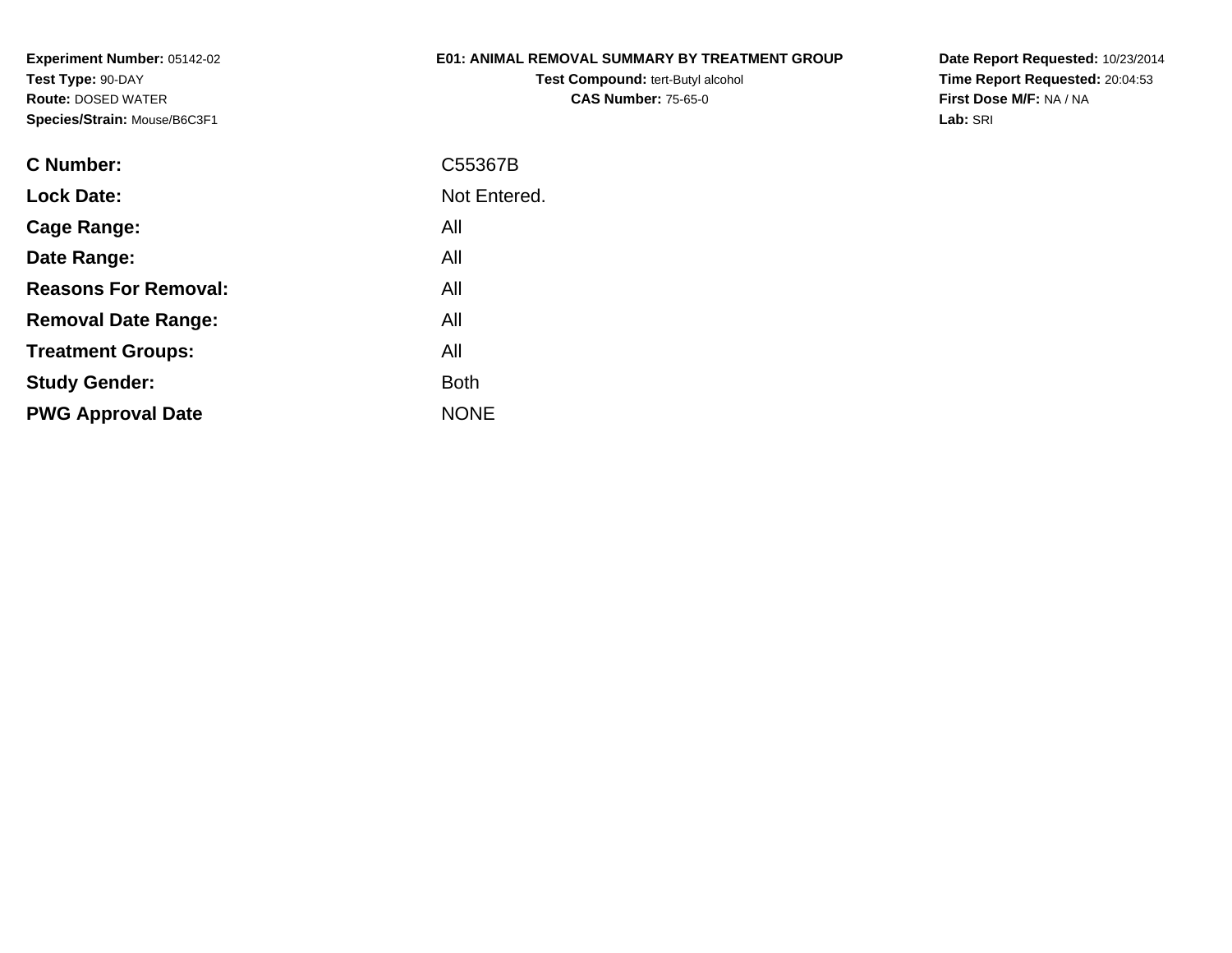# **E01: ANIMAL REMOVAL SUMMARY BY TREATMENT GROUP**

**Test Compound:** tert-Butyl alcohol **CAS Number:** 75-65-0

|                  | <b>MALE</b>                         |                         |                                     |
|------------------|-------------------------------------|-------------------------|-------------------------------------|
| <b>TREATMENT</b> | <b>Moribund</b><br><b>Sacrifice</b> | <b>Natural</b><br>Death | <b>Terminal</b><br><b>Sacrifice</b> |
| $0.0\%$          | u                                   |                         | 9                                   |
| 0.25%            | 0                                   | 0                       | 10                                  |
| 0.5%             |                                     | 0                       | 10                                  |
| 1.0%             |                                     | 0                       | 10                                  |
| 2.0%             |                                     | 0                       | 10                                  |
| 4.0%             |                                     | 4                       | 4                                   |
| <b>TOTAL</b>     |                                     |                         | 53                                  |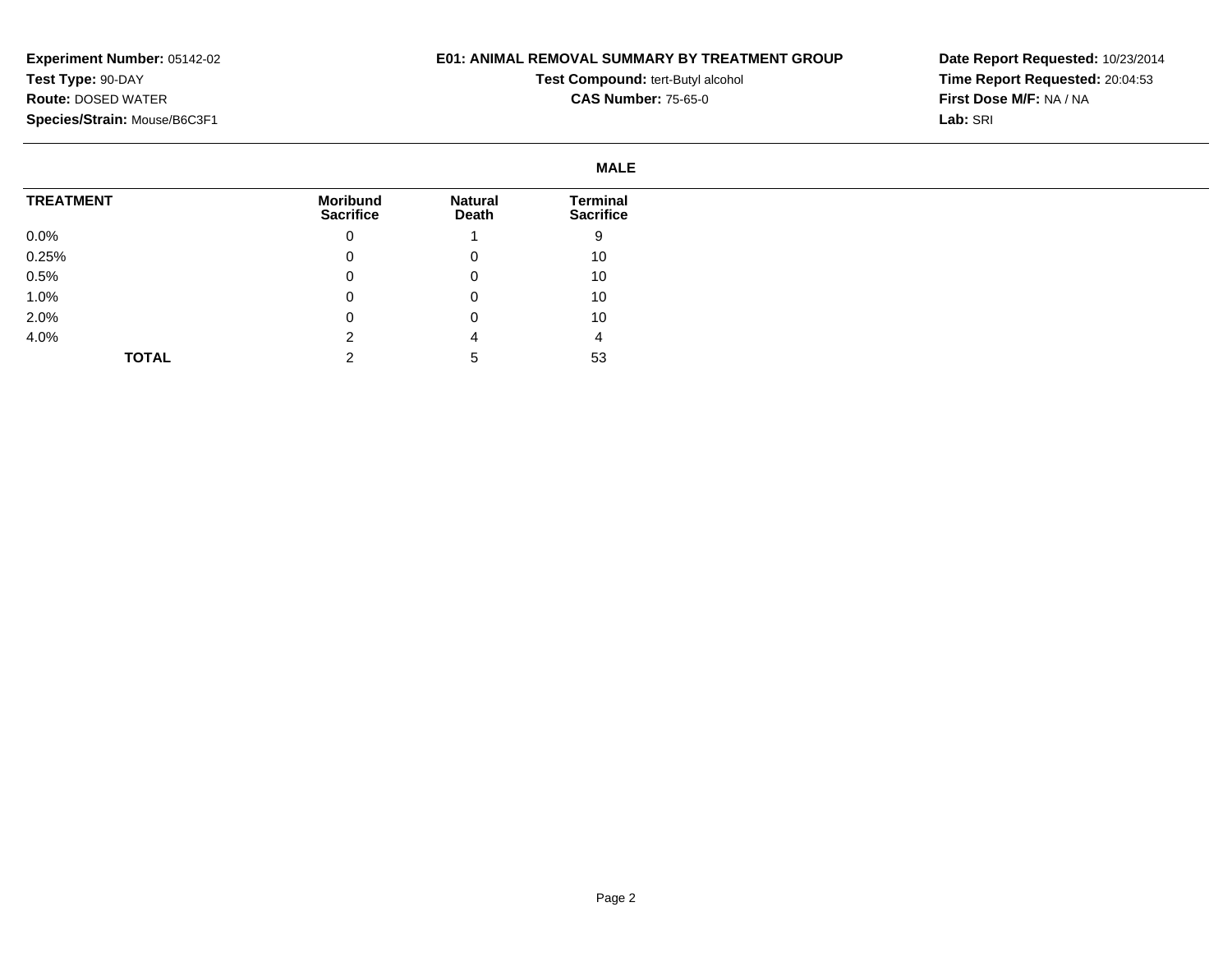# **E01: ANIMAL REMOVAL SUMMARY BY TREATMENT GROUP**

**Test Compound:** tert-Butyl alcohol **CAS Number:** 75-65-0

\*\*\*END OF MALE DATA\*\*\*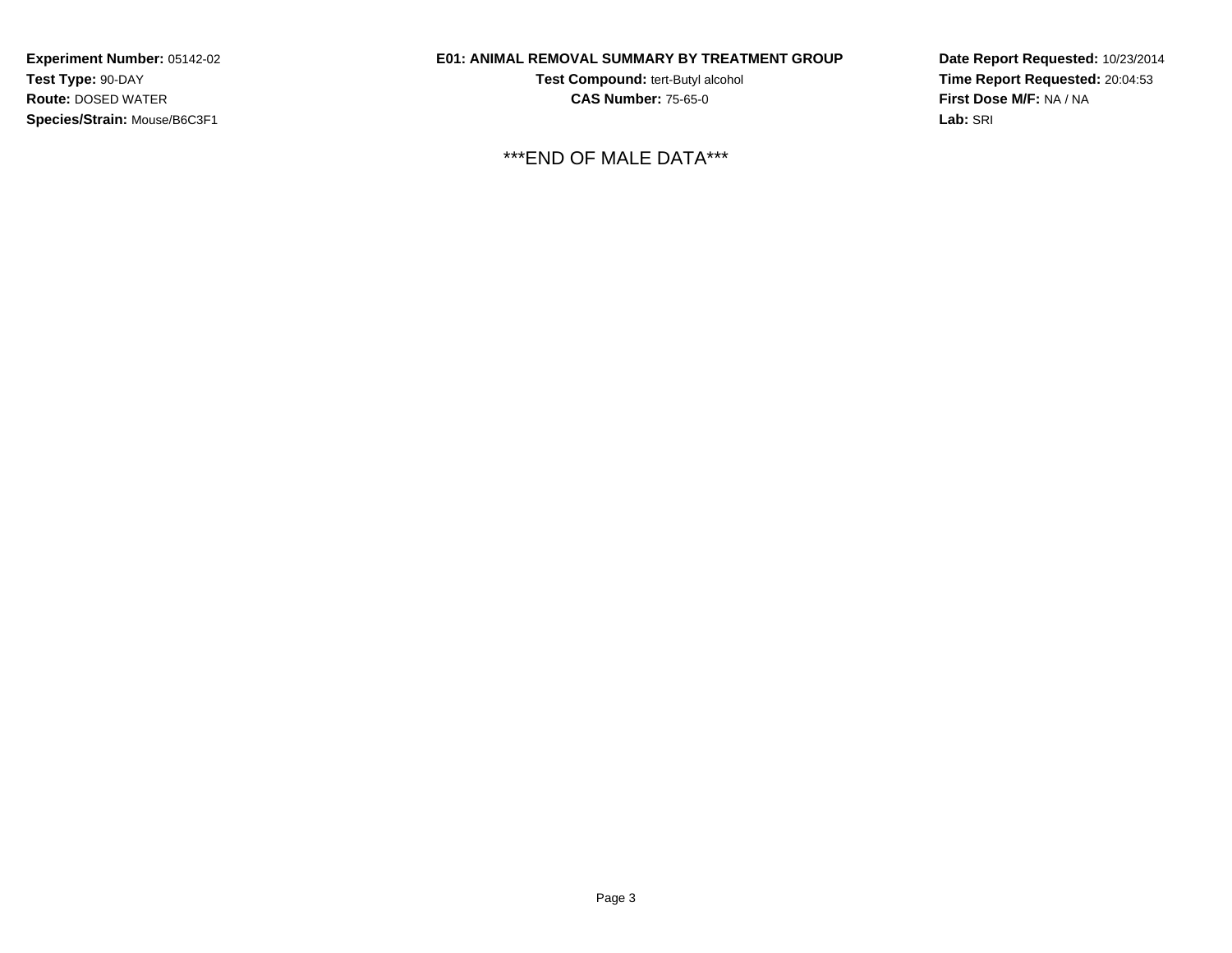# **E01: ANIMAL REMOVAL SUMMARY BY TREATMENT GROUP**

**Test Compound:** tert-Butyl alcohol **CAS Number:** 75-65-0

|                  | <b>FEMALE</b>                       |                                |                                     |
|------------------|-------------------------------------|--------------------------------|-------------------------------------|
| <b>TREATMENT</b> | <b>Moribund</b><br><b>Sacrifice</b> | <b>Natural</b><br><b>Death</b> | <b>Terminal</b><br><b>Sacrifice</b> |
| $0.0\%$          |                                     | 0                              | 10                                  |
| 0.25%            |                                     |                                | 9                                   |
| 0.5%             |                                     | 0                              | 10                                  |
| 1.0%             |                                     | 0                              | 10                                  |
| 2.0%             |                                     |                                | 9                                   |
| 4.0%             |                                     | 3                              | 6                                   |
| <b>TOTAL</b>     |                                     |                                | 54                                  |